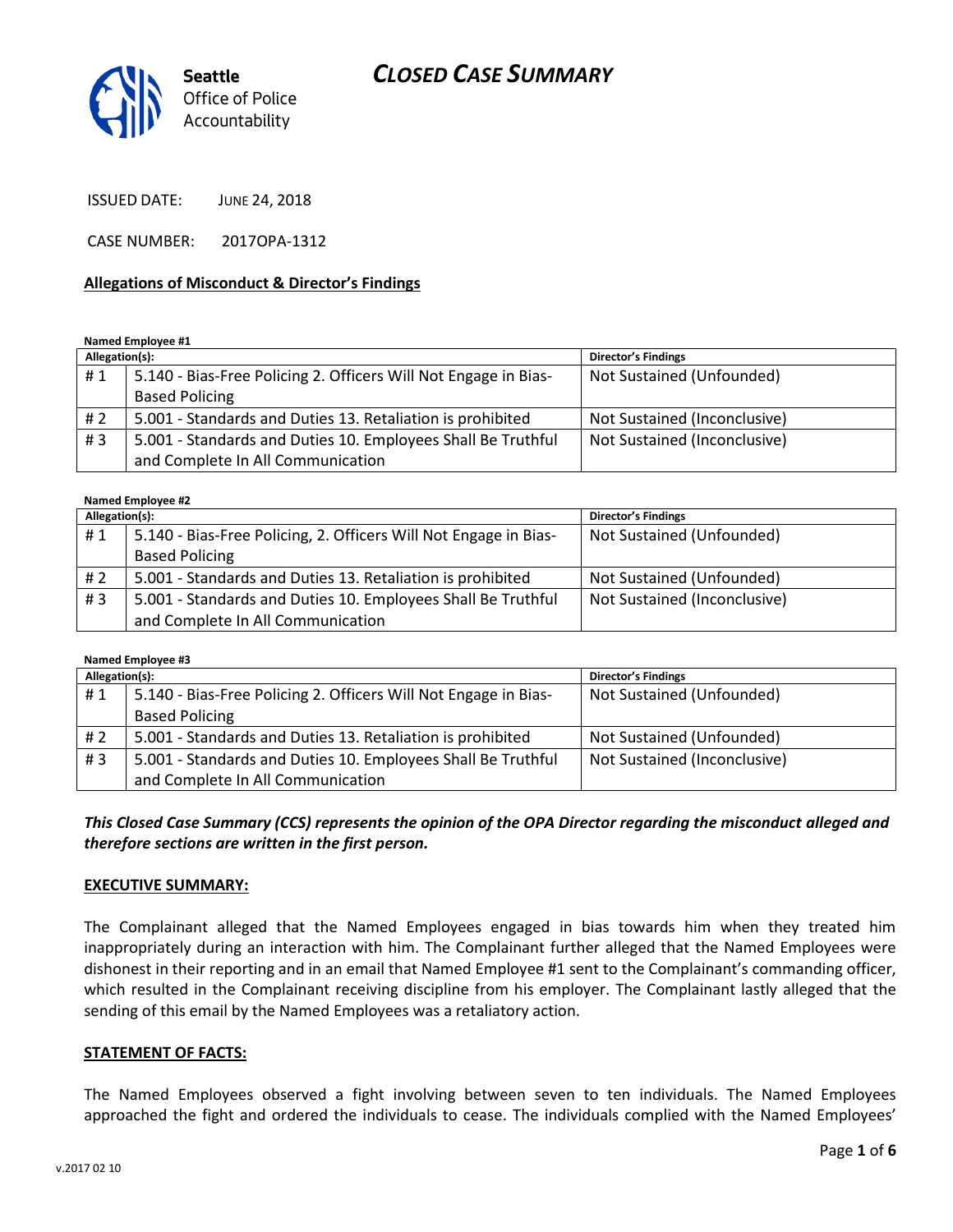

OPA CASE NUMBER: 2017OPA-1312

directions to stop fighting and were separated. After investigating the incident further, it was determined that there were two main participants in the fight.

The Named Employees learned from one of the primary participants that he was walking with his friend – later identified as the Complainant – when the other primary participant complimented the Complainant's shirt. He and the Complainant viewed this as an insult and the fight began. During the fight, the participants broke a window. Due to the property damage, the officers decided to place both participants under arrest for fighting, citing to SMC 12A.06.025.

This is where the Complainant's account of the incident differs significantly from the Named Employees'. The Complainant stated that he was not intoxicated that evening, but he was upset with how his friend was treated by police. The Complainant recounted that both Named Employee #2 (NE#2) and Named Employee #3 (NE#3) asked him what occurred. He told them that he saw his friend on the ground being assaulted by other individuals. The Complainant stated that he asked NE#3 questions about the basis for the arrest and indicated that the fight did not occur where the glass had been broken. The Complainant told OPA that NE#3 grew "visibly agitated" with him and then became "hostile." He stated that NE#3's body language grew "tense" and that he acted as if he was "gearing up for a physical confrontation." The officers never arrested the Complainant and did not test him for intoxication. When the Complainant went to the precinct to get his friend, he recalled that NE#3 told him with a smirk, "wait 'til your command hears about tonight."

The Complainant told OPA that the Named Employees then contacted his employer and provided a fabricated account of what had occurred. The Complainant stated that he was then subjected to a disciplinary tribunal, for which he was required to hire an attorney. The Complainant indicated that his commanding officer accepted the word of the officers, stating to him regarding the police: "why would these guys make this up." This resulted in a guilty finding, a loss of a promotion, and him being removed from the list for officer training school. As the Complainant summarized for OPA: "These Officers knew they had no reason to arrest me that night and they did not arrest me, instead they vindictively used their power and status as police officers and most likely former military service to impact my life."

According to the Named Employees, the Complainant interjected himself into the conversation between NE#2 and his friend. The officers described the Complainant as intoxicated and stated that he continuously asked why his friend was being arrested. The officers explained that the friend was being arrested for fighting and told him that the fight had broken a window. The Complainant asked to see the broken window and the officers pointed it out to him. He then tried to push through the officers to see it for himself. Because the window was in the middle of an active crime scene, NE#3 stated that he put his hand up and prevented the Complainant from doing so. The officers described that the Complainant then grew "irate." The officers reported that the Complainant told the officers that they could not touch him. They stated that he began to call them homophobic slurs and to curse at them. The officers alleged that the Complainant repeatedly said "suck my dick," made other inappropriate statements, and called NE#3 a "faggot." NE#3 stated that, at one point, the Complainant said to him: "take off the vest and see what happens." NE#3 interpreted this as a physical threat. The officers then told the Complainant that he was free to leave and he did so.

The officers stated that they treated the Complainant appropriately, but that the Complainant was intoxicated, belligerent, and aggressive. They denied engaging in bias towards him. Named Employee #1 (NE#1) acknowledged that he sent an email to the Complainant's commanding officer detailing the Complainant's behavior. He believed that this was an appropriate course of action. Both NE#2 and NE#3 knew that the email was sent and also believed it to be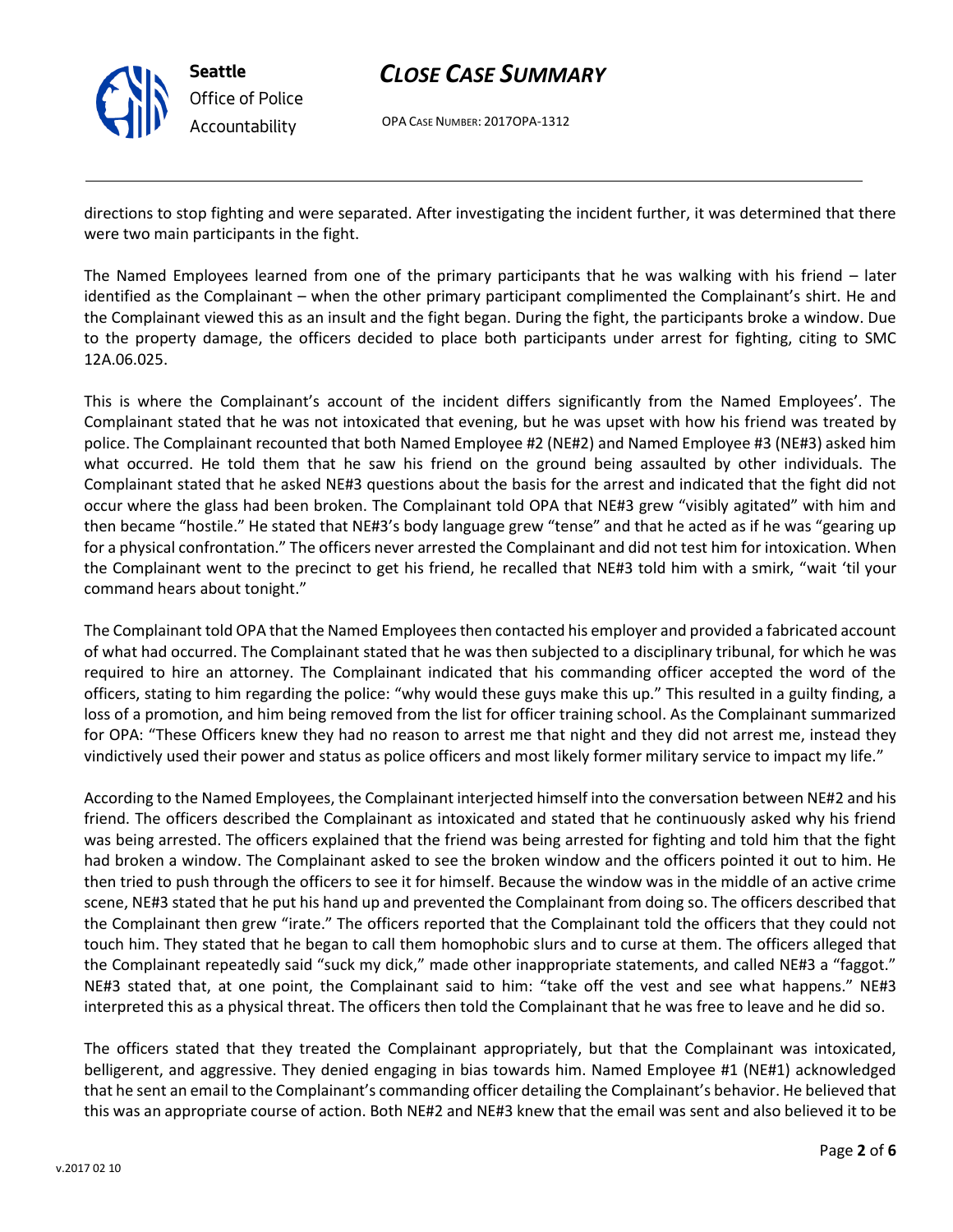

OPA CASE NUMBER: 2017OPA-1312

appropriate. The Named Employees stated that their reporting was accurate and they denied making any misstatements in their reports and in the email to the Complainant's commanding officer.

This matter was initiated when the Complainant filed a complaint with OPA. OPA interviewed the Complainant, as well as the Named Employees. OPA also interviewed the other individual involved in the fight; however, he did not remember any details of what occurred given his level of intoxication. OPA attempted to interview the Complainant's friend but was ultimately unable to do so as the friend did not respond to OPA's inquiries.

#### **ANALYSIS AND CONCLUSIONS:**

#### **Named Employee #1 - Allegations #1**

#### *5.140 - Bias-Free Policing 2. Officers Will Not Engage in Bias-Based Policing*

SPD policy prohibits biased policing, which it defines as "the different treatment of any person by officers motivated by any characteristic of protected classes under state, federal, and local laws as well other discernible personal characteristics of an individual." (SPD Policy 5.140.) This includes different treatment based on the race of the subject. (*See id*.)

As discussed more fully herein, there is a dispute of fact as to whether the officers treated the Complainant appropriately, whether they fabricated the slurs and insults he was reported as saying, and whether they inappropriately retaliated against him. However, even if all of these allegations are true, there does not appear to be any evidence supporting the Complainant's claim that the Named Employees' actions towards him were motivated by his status as an African-American male serving in the military.

All of the officers denied that bias based on the Complainant's race played any part in their actions. Notably, as NE#1 explained, the officers arrested the Complainant's friend, who was White, but did not arrest the Complainant. Were the officers motivated by bias it follows that they would have arrested the Complainant as well or instead.

Moreover, even had the officers' actions been influenced by the Complainant's military status, being a member of the military is not a protected class for the purposes of this policy.

I see no evidence in the record establishing bias on the part of the Named Employees. As such, I recommend that this allegation be Not Sustained – Unfounded as against all of the Named Employees.

#### Recommended Finding: **Not Sustained (Unfounded)**

#### **Named Employee #1 - Allegation #2** *5.001 - Standards and Duties 13. Retaliation is prohibited*

SPD policy precludes its employees from engaging in retaliation. (SPD Policy 5.001-POL-13.) SPD employees are specifically prohibited from retaliating against a person who engage in activities including, but not limited to, "oppos[ing] any practice that is reasonably believed to be unlawful or in violation of Department policy" or "who otherwise engages in lawful behavior." (*Id*.) Retaliatory acts are defined broadly under SPD's policy and include "discouragement, intimidation, coercion, or adverse action against any person. (*Id*.)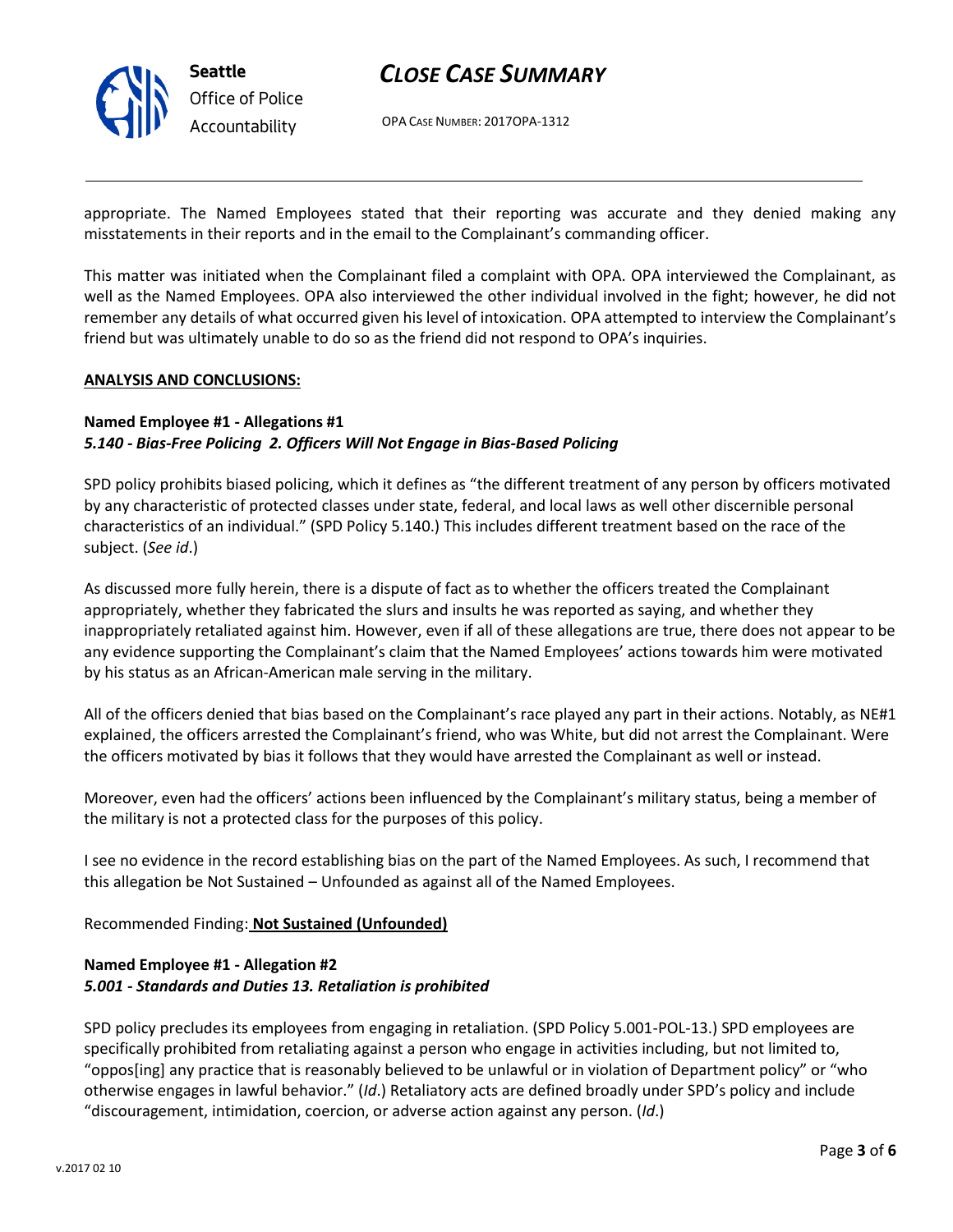OPA CASE NUMBER: 2017OPA-1312

The Complainant alleged that the Named Employees retaliated against him when they falsely reporting to the Complainant's commanding officer that he was intoxicated, that he used homophobic slurs and curse words, and that he was extremely aggressive and belligerent towards officers. The Complainant contended that they did so simply because he spoke out against his friend's arrest, which he deemed unjustified, and, by doing so, challenged the Named Employees' authority. The Complainant asserted that the Named Employees went directly to his commanding officer and made false claims for the express purpose of causing him to suffer adverse consequences.

NE#1 wrote an email to the Complainant's commanding officer detailing the Complainant's allegedly inappropriate behavior. After recounting the Complainant's actions, NE#1 wrote:

> It is with great reluctance that I notify you of this incident…As a veteran myself, along with nearly every officer on that line tonight, we know this incident does not represent Sector Seattle or the Coast Guard. This is the first time I have even considered notifying the chain of command of a service member with whom I have come in contact. I only reach out to you because [the Complainant's] behavior this morning was by far the worst hostility, harassment, and disrespect I have ever encountered in my nearly ten years of working Capitol Hill.

NE#1 stated that he believed that doing so was appropriate under the circumstances. NE#1 believed that the Complainant's behavior was some of the worst he had ever seen. The other Named Employees agreed. NE#1 told OPA that he had previously been told by the Coast Guard internal affairs unit to notify them of matters involving their personnel. NE#1 believed it was more effective to notify the Complainant's employer than to place the Complainant under arrest, which he contended would have been warranted under the circumstances. The other Named Employees also agreed with this. While all of the Named Employees knew of and may have read the email, NE#1 stated that he drafted it, was responsible for its content, and made the decision to send it.

The Complainant stated that, as a result of this email, he was investigated by the Coast Guard and was charged with inciting a riot, drunk and disorderly conduct, and obscene gestures. He claimed that he was found guilty by a military tribunal, but that the ruling was solely based on the tribunal accepting the word of the Named Employees and believing that, as law enforcement officers, they would not lie. As a result of the guilty finding, he lost an opportunity to promote and to become a commissioned officer (he now has to wait three additional years). He told OPA that, prior to this incident, he had a clean record for his eight years in the Coast Guard.

As discussed below, there is a dispute of fact between the officers and the Complainant regarding the nature of his conduct during the incident. He contends that the Named Employees' allegations were fabricated. They deny that. If, as the Complainant asserts, NE#1 wrote an email to the Complainant's commanding officer, knowing that the allegations were fabricated and with the sole intent to have the Complainant be punished, that would constitute relation and would violate this policy. On the other hand, if the Named Employees' recounting of this incident was accurate, I do not believe that it would have constituted retaliation for NE#1 to let the Complainant's employer know about his conduct. Notably, had it been the case that a SPD officer engaged in similar behavior as that attributed to the Complainant, OPA expects that an outside law enforcement agency would notify our office. Ultimately, however, I cannot conclusively determine what took place and, thus, cannot decide whether or not NE#1 retaliated against the Complainant.



**Seattle** *Office of Police Accountability*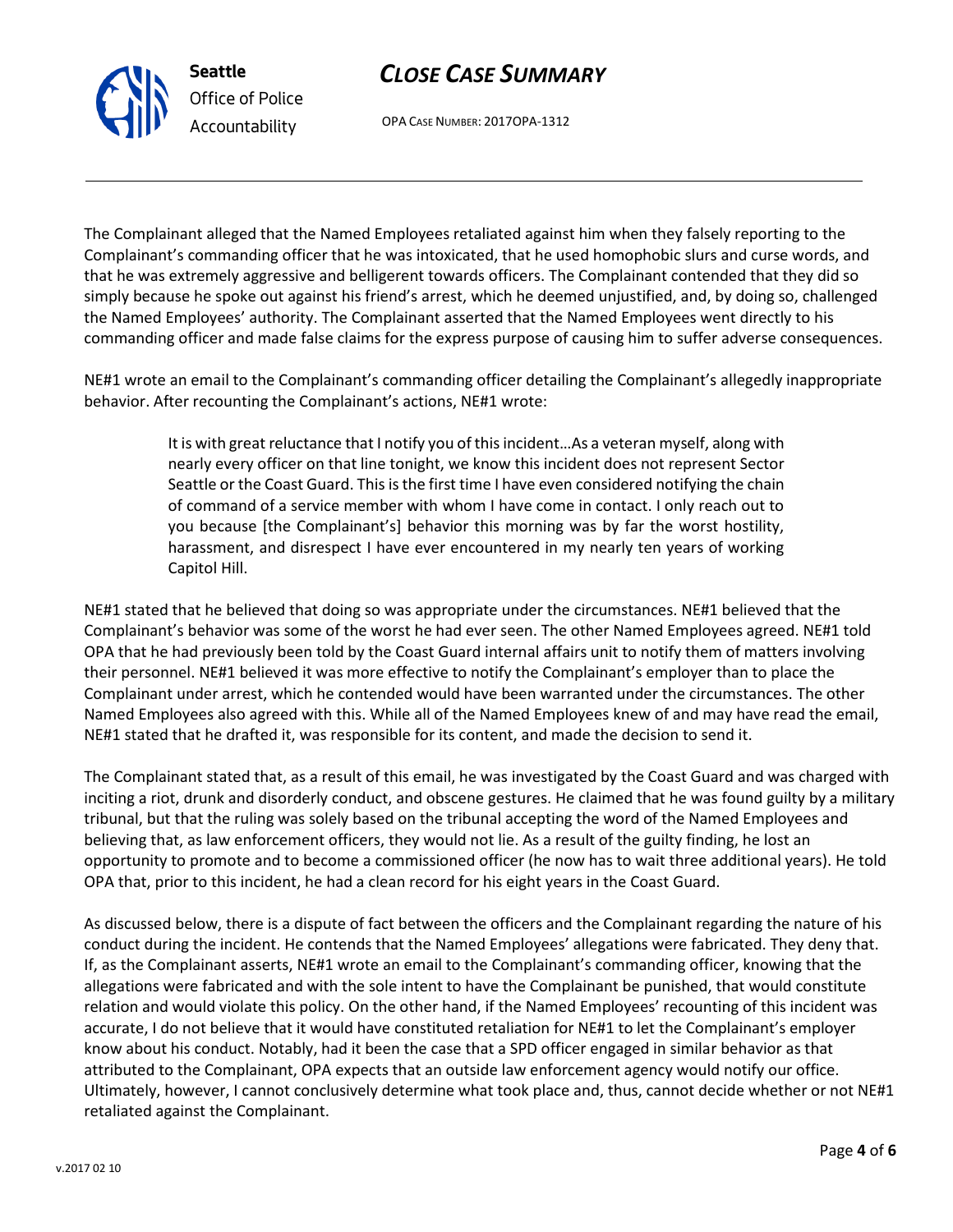



OPA CASE NUMBER: 2017OPA-1312

I note that SPD Policy 12.090(IV) arguably applies to this situation. This policy states that: "Departmental correspondence, including official letters and emails, addressed to entities outside the Department must be signed or approved by a Lieutenant or higher authority." NE#1 sent an email from his work account that detailed a matter of official law enforcement business. As such, it would have been best practice for him to screen this email with a supervisor prior to sending to the Complainant's commanding officer. He acknowledged as much at his OPA interview and indicated that he would do so in the future. I counsel him to make sure that this is the case.

Recommended Finding: **Not Sustained (Inconclusive)**

### **Named Employee #1 - Allegation #3** *5.001 - Standards and Duties 10. Employees Shall Be Truthful and Complete In All Communication*

SPD Policy 5.001-POL-10 requires that Department employees be truthful and complete in all communication.

Here, the Named Employees alleged that the Complainant was intoxicated, that he used homophobic slurs and curse words towards them, and that he acted in a continuous argumentative and belligerent fashion. The Complainant, to the contrary, contended that he was not drunk (he stated that he had two drinks over five hours). He further stated that, while he was upset at the treatment of his friend, he did not act aggressively or belligerently towards the officers. He opined that they were upset at him because he challenged their authority. Lastly, the Complainant stated that he did not use the homophobic slurs or the curse words that the Named Employees alleged that he did. Notably, the Complainant stated that he had a brother who was gay and that he found homophobic slurs, including one particular slur he was said to have uttered, repugnant.

Both of these accounts cannot be correct. Either the Complainant or the Named Employees are embellishing or potentially fabricating what occurred. As discussed above, there is no Department or third party video of this incident. Moreover, the civilian witness who was interviewed did not recall what occurred because he was intoxicated and the Complainant's friend did not respond to OPA's requests for an interview. While the fact that the Complainant was convicted by a military tribunal bears some weight, he claimed that the tribunal's finding was simply based on it taking the word of the Named Employees and its belief that officers would not make something like this up. There is no further evidence in the record concerning what facts and evidence the tribunal considered and what evidentiary standard it applied.

Ultimately, while I believe that the evidence leans towards the Named Employees' version of the events, I cannot conclusively make this determination. As such, I recommend that this allegation be Not Sustained – Inconclusive against all of the Named Employees.

Recommended Finding: **Not Sustained (Inconclusive)**

### **Named Employee #2 - Allegations #1** *5.140 - Bias-Free Policing 2. Officers Will Not Engage in Bias-Based Policing*

For the same reasons as stated above (*see* Named Employee #1, Allegation #1), I recommend that this allegation be Not Sustained – Unfounded.